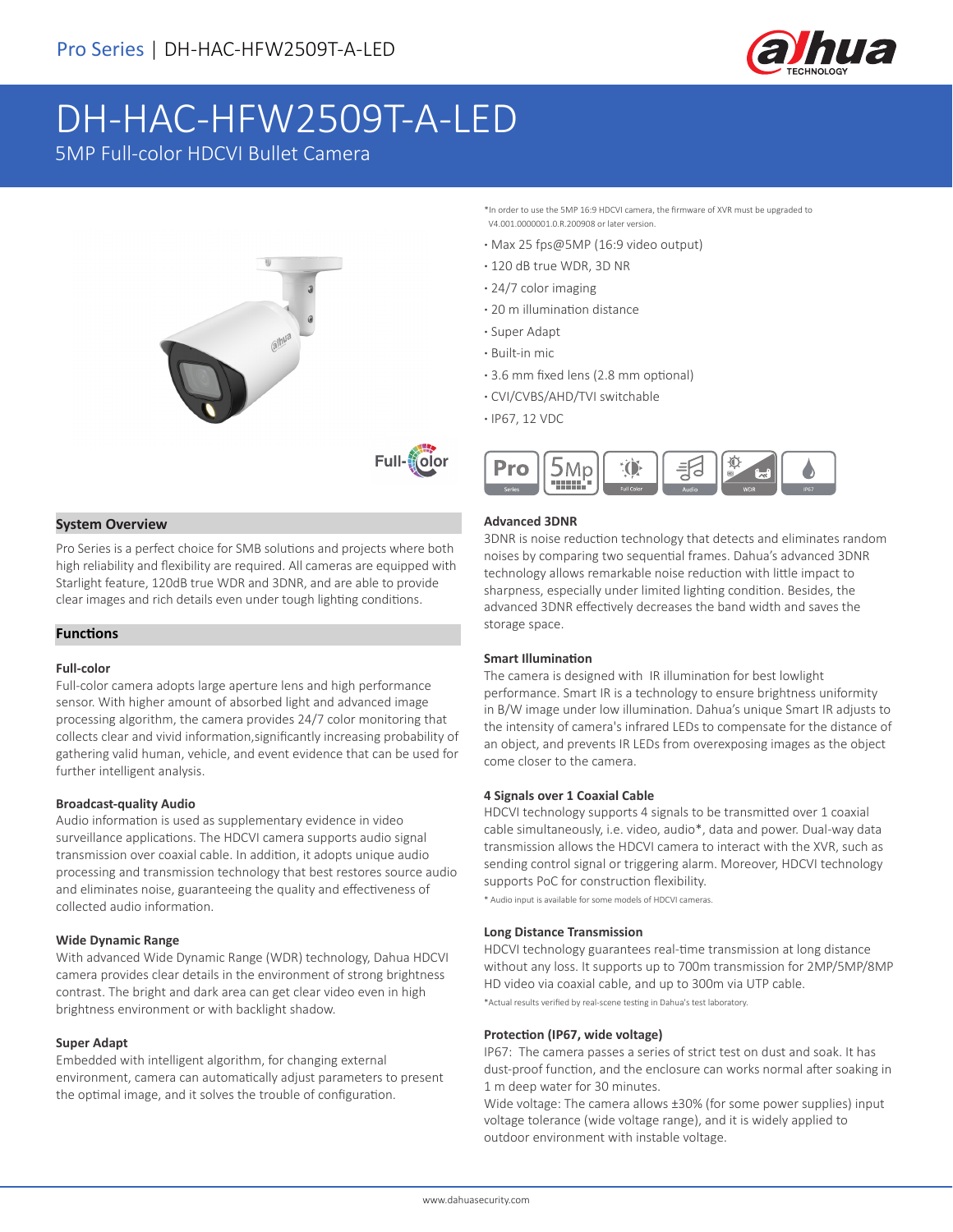## Pro Series | DH-HAC-HFW2509T-A-LED

| <b>Technical Specification</b> |
|--------------------------------|
|--------------------------------|

| Camera                          |                  |                                                                     |                     |                     |                               |
|---------------------------------|------------------|---------------------------------------------------------------------|---------------------|---------------------|-------------------------------|
| Image Sensor                    |                  | <b>5MP CMOS</b>                                                     |                     |                     |                               |
| Max. Resolution                 |                  | 2880 (H) × 1620 (V)                                                 |                     |                     |                               |
| Pixel                           |                  | 5MP                                                                 |                     |                     |                               |
| <b>Scanning System</b>          |                  | Progressive                                                         |                     |                     |                               |
| <b>Electronic Shutter Speed</b> |                  | PAL: 1/3 s-1/100,000 s<br>NTSC: 1/4 s-1/100,000 s                   |                     |                     |                               |
| S/N Ratio                       |                  | >65 dB                                                              |                     |                     |                               |
| Min. Illumination               |                  | 0.0002 Lux/F1.0, 0 Lux warm light on                                |                     |                     |                               |
| <b>Illumination Distance</b>    |                  | 20 m (65.6 ft)                                                      |                     |                     |                               |
| Illuminator On/Off Control      |                  | Auto; manual                                                        |                     |                     |                               |
| <b>Illuminator Number</b>       |                  | 1 (Warm light)                                                      |                     |                     |                               |
| Pan/Tilt/Rotation Range         |                  | Pan: 0°-360°<br>Tilt: 0°-90°<br>Rotation: 0°-360°                   |                     |                     |                               |
| Lens                            |                  |                                                                     |                     |                     |                               |
| Lens Type                       |                  | Fixed-focal                                                         |                     |                     |                               |
| Mount Type                      |                  | M12                                                                 |                     |                     |                               |
| Focal Length                    |                  | 2.8 mm; 3.6 mm                                                      |                     |                     |                               |
| Max. Aperture                   |                  | F1.0                                                                |                     |                     |                               |
| Field of View                   |                  | 2.8 mm: H: 111°; V: 57°; D: 131°<br>3.6 mm: H: 88°; V: 46°; D: 104° |                     |                     |                               |
| Iris Type                       |                  | Fixed iris                                                          |                     |                     |                               |
| <b>Close Focus Distance</b>     |                  | 2.8 mm: 1.5 m (4.9 ft)<br>3.6 mm: 2.3 m (7.5 ft)                    |                     |                     |                               |
| <b>DORI</b><br>Distance         | Lens             | Detect                                                              | Observe             | Recognize           | Identify                      |
|                                 | $2.8$ mm         | 66 m<br>(216.5 ft)                                                  | 26.4 m<br>(86.6 ft) | 13.2 m<br>(43.3 ft) | 6.6 <sub>m</sub><br>(21.7 ft) |
|                                 | $3.6 \text{ mm}$ | 80 m<br>(262.5 ft)                                                  | 32 m<br>(105 ft)    | 16 m<br>(52.5 ft)   | 8 m<br>(26.2 ft)              |

| Gain Control                 | Auto; manual                                                                                                                      |  |  |
|------------------------------|-----------------------------------------------------------------------------------------------------------------------------------|--|--|
| <b>Noise Reduction</b>       | 3D <sub>NR</sub>                                                                                                                  |  |  |
| <b>Smart Illumination</b>    | Yes                                                                                                                               |  |  |
| Defog                        | Electronic defog                                                                                                                  |  |  |
| Digital Zoom                 | $4\times$                                                                                                                         |  |  |
| Mirror                       | Off/On                                                                                                                            |  |  |
| Privacy Masking              | Off/On (8 area, rectangle)                                                                                                        |  |  |
| Certifications               |                                                                                                                                   |  |  |
| Certifications               | CE (EN55032, EN55024, EN50130-4)<br>FCC (CFR 47 FCC Part 15 subpartB, ANSI C63.4-2014)<br>UL (UL60950-1+CAN/CSA C22.2 No.60950-1) |  |  |
| Port                         |                                                                                                                                   |  |  |
| Video Output                 | Video output choices of CVI/TVI/AHD/CVBS by one BNC<br>port (DIP Switch)                                                          |  |  |
| Audio Input                  | One channel built-in mic                                                                                                          |  |  |
| Power                        |                                                                                                                                   |  |  |
| Power Supply                 | 12V ±30% DC                                                                                                                       |  |  |
| Power Consumption            | Max 4.4 W (12 VDC, warm light on)                                                                                                 |  |  |
| Environment                  |                                                                                                                                   |  |  |
| <b>Operating Temperature</b> | -40 °C to +60° C (-40 °F to 140 °F); < 95% (non-con-<br>densation)                                                                |  |  |
| <b>Storage Temperature</b>   | -40 °C to +60 °C (-40 °F to 140 °F); < 95% (non-con-<br>densation)                                                                |  |  |
| <b>Protection Grade</b>      | <b>IP67</b>                                                                                                                       |  |  |
| Structure                    |                                                                                                                                   |  |  |
| Casing                       | Metal throughout the whole casing                                                                                                 |  |  |
| <b>Camera Dimensions</b>     | 174.5 mm × 72.3 mm × 70.6 mm (6.87" × 2.85" × 2.78")                                                                              |  |  |
| Net Weight                   | 0.37 kg (0.81 lb)                                                                                                                 |  |  |
| Gross Weight                 | 0.49 kg (1.08 lb)                                                                                                                 |  |  |

Video

|                      | CVI:                                              |
|----------------------|---------------------------------------------------|
|                      | PAL: 5M@25 fps; 4M@25 fps; 1080p@25 fps           |
|                      | NTSC: 5M@25 fps; 4M@30 fps; 1080p@30 fps          |
|                      | AHD:                                              |
|                      | PAL: 4M@25 fps;                                   |
| Frame Rate           | NTSC: 4M@30 fps                                   |
|                      | TVI:                                              |
|                      | PAL: 4M@25 fps;                                   |
|                      | NTSC: 4M@30 fps                                   |
|                      | CVBS:                                             |
|                      | PAL: 960H;                                        |
|                      | <b>NTSC: 960H</b>                                 |
| Resolution           | 5M (2880 × 1620); 4M (2560 × 1440); 1080p (1920 × |
|                      | 1080); 960H (960 × 576/960 × 480);                |
| <b>BLC</b>           | BLC/HLC/WDR/HLC-Pro                               |
|                      |                                                   |
| <b>WDR</b>           | 120dB                                             |
| <b>White Balance</b> | Auto; Area white balance                          |
|                      |                                                   |